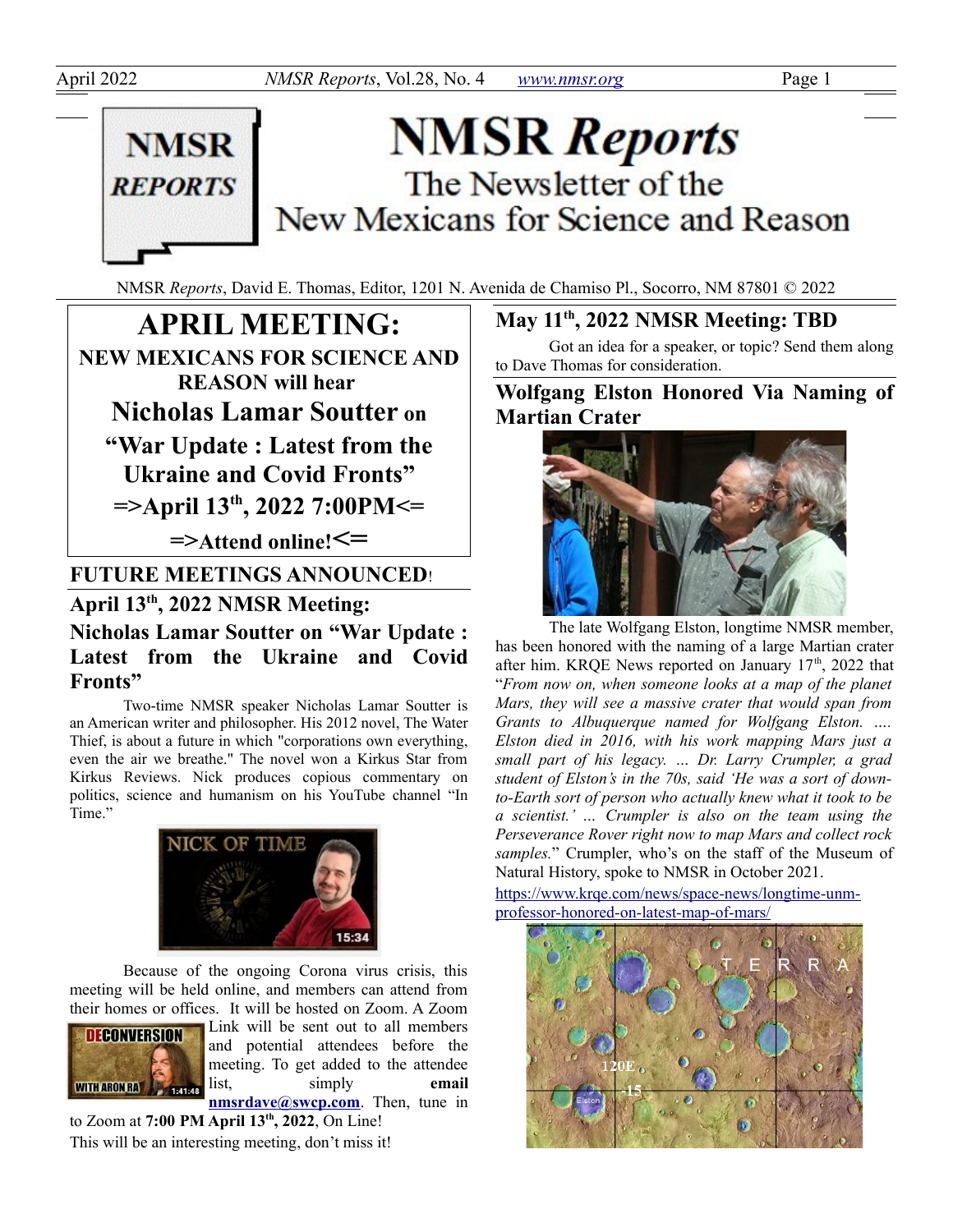April 2022 *NMSR Reports*, Vol.28, No. 4 *[www.nmsr.org](http://www.nmsr.org/)* Page 2

#### **New Mexicans for Science & Reason (NMSR)**

NMSR is a non-profit group with the goals of promoting science, the scientific method, rational thinking, and critical examination of dubious or extraordinary claims. NMSR meets at 7 PM on the second Wednesday of each month, in Albuquerque, New Mexico, at a secure, undisclosed location. NMSR Reports is its official newsletter.

### **NMSR officers:**

*Dave Thomas, President* 1201 Avenida de Chamiso Pl., Socorro, NM 87801 nmsrdave@swcp.com *John Covan, Vice-President* jmcovan@juno.com *Debbie Thomas, Treasurer* 3205 Alcazar NE, Albuq., NM 87110 abqdebbie@comcast.net *Eddy Jacobs, Resident Neutron Generator* eddyjacobs88@gmail.com *Mark Fraser CNM Sponsor* ippon@earthlink.net *John Geohegan, Past President* johngeohegan@gmail.com *Kim Johnson, Industrial Physicist* kimber@comcast.net *Marilyn Savitt-Kring, Science Mom*

Membership: \$**25**/year (hardcopy newsletter), or **\$15**/year (downloadable PDF), make your check **payable to NMSR**, send to treasurer (Debbie Thomas).

#### **NMSR Advisors:**

• *Mark Boslough,* 

Adjunct Professor, University of New Mexico.

*• Kendrick Frazier* Editor, Skeptical Inquirer

#### *• John Geissman*

Professor of Paleomagnetism

*• Alan Hale*

Southwest Institute for Space Research • *Randy Thornhill*

Professor of Biology, UNM

**Cyber-Cypher Clue**:  $V = P$ ,  $Y = V$ .

#### **Bonus Puzzle Clue**: Allow "x" to be equal to something.

### *WANTED: READER ARTICLES & COMMENTARY*

Got something to share with NMSR members? **Send it in!** ATTN: Dave Thomas, Editor, NMSR Reports.

*REMEMBER*, our next NMSR meeting is **ONLINE, April 13th at 7PM, on Zoom!**



## **PUZZLE TIME!**

[*Please send solutions to Dave Thomas at: nmsrdave@swcp.com, or at 1201 N Avenida de Chamiso Pl., Socorro NM 87801.]*

#### **Cyber-Cypher: APRIL PUZZLE**

*(Submitted by Dave Thomas)*

The following letters are a simple substitution cypher. If R stands for L, R will stand for L everywhere. Your Cyber-Cypher Clue: Clue? Oh, well - if you must, see p. 2.

| " O W |  |  |  |  |                    |  |  |  | ON HGFGO'N WPF             |  |  |  |     |
|-------|--|--|--|--|--------------------|--|--|--|----------------------------|--|--|--|-----|
|       |  |  |  |  |                    |  |  |  | GXGKNFOKONS HG'I LXX       |  |  |  | Z G |
|       |  |  |  |  |                    |  |  |  | HLNKEOOU NGXGYODOPO        |  |  |  | ZS. |
|       |  |  |  |  | KLOIXGXOUEN. "     |  |  |  | – EMTPFODN                 |  |  |  |     |
|       |  |  |  |  |                    |  |  |  | UGPFUG UPZGX, PQ NEPTLD L. |  |  |  |     |
|       |  |  |  |  | GIODPQ'D OQYGQNOPQ |  |  |  |                            |  |  |  |     |
|       |  |  |  |  |                    |  |  |  | PW NEG OOKLOIGDKGON XLTV   |  |  |  |     |

#### **SUPER SECRET WORD!**

However you prefer to do the cypher itself (above or below), simply duplicate those actions on the alphabetized row of cypher letters below. You'll build an answer key, and you'll also reveal - the Super Secret Word!

A B C D E F G H I J K L M N O P Q R S T U V W X Y Z

#### **MARCH CYPHER SOLUTION**

"WHAT PUTIN IS SAYING NOW IS THAT UKRAINE DOESN'T BELONG TO UKRAINIANS. IT BELONGS TO HIM AND THE PAST." - FORMER NATIONAL SECURITY COUNCIL ADVISOR FIONA HILL

Esteemed March Code Crackers: Mike Arms\* and Austin Moede\*!

\*Secret Word: "DARKLY SOVIET BUNCH"

#### RRO CO STU

### **Need more Secret Word Cryptograms?**

New puzzles every week at www.nmsr.org/SocorroStumper.htm

### **April Bonus: "Celebrate Your Roots"**

#### *Submitted by Dave Thomas*

**The April Bonus**:

What is the solution to the following? Is there more than one?

 $30 + .$  $30 + \cdots$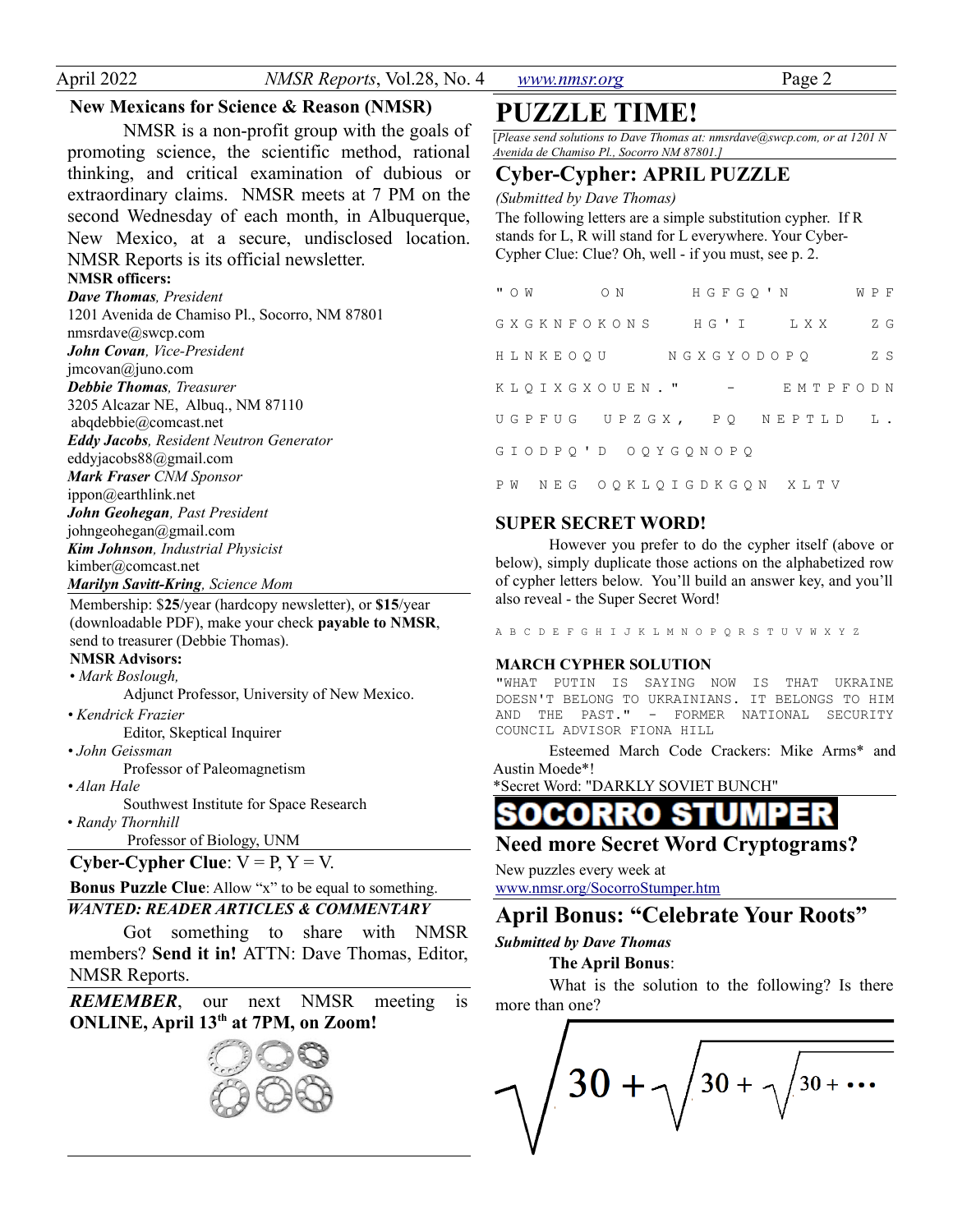| A nr      |    |             | າບ<br>N <sub>0</sub><br>$\sim$<br>VO I |                                           |  |
|-----------|----|-------------|----------------------------------------|-------------------------------------------|--|
| ---<br>__ | -- | $\sim$<br>. | $  -$                                  | $\sim$ $\sim$ $\sim$<br>.<br>$\mathbf{r}$ |  |

#### **March Bonus Solution: "A Marriage Ensemble"**

### *Submitted by Dave Thomas*

Dan and Terry are two husbands. Their wives are Betty and Julia, not necessarily in that order. The combined ages of the foursome is 106 years. Each husband is 5 years older than his wife. Terry is 4 years younger than Dan. The combined ages of Dan and Betty is 53 years.

**The March Bonus**: Which husband is married to which wife? How old is each individual?

**Answer:** Dan (31) is married to Julia (26), and Terry (27) is married to Betty (22).

**Congrats to**: Rocky Stone (NM), Mike Arms (NM), Harold H. Gaines (KS), Earl Dombroski (NM), Eiichi Fukushima (NM)

### **March 9th, 2022 NMSR Meeting:**

**Dr. Al Zelicoff on "Long COVID: Some unexpected and troubling findings as of early 2022"**



Al Zelicoff has several medical and physics degrees, This was his 5<sup>th</sup> appearance at NMSR. He started by asking "What is 'Long COVID'?" Al said that a "clinical" definition (i.e. what doctors would expect to see in

clinical settings) includes, inter alia, the following symptoms:

- Neurologic
	- Headaches
	- "Brain Fog"
- Respiratory
	- Shortness of breath
	- Chronic Cough
- Psychiatric/Psychological
	- Anxiety
	- Depression
- Non-specific
	- Fatigue
		- Sleep disturbance
		- Rashes
		- Gastro-intestinal "issues"

What are the objective findings in COVID after acute illness? There are now results regarding the Brain, the Heart, and Lungs/other tissue. Here is the summary:

- Brain
	- UK BioBank Study, February 2022
	- Liu et al, March 2022
- Heart
- Xie, et. al. Feb 2022
- Lungs and other tissue

• Maccio et. al. Feb. 2022

Al described the UK BioBank Study in detail. Between 2006-2010, about 9.2 million adults were invited to participate in a detailed set of scans. The results included about 500,000 participants. Imaging of 5 body areas was performed:

- Brain (via MRI)
- Cardia (via MRI)
- Abdominal (via MRI)
- Dual X-ray absorption (DXA)
- Carotid Doppler US

There were also Baseline assessments, which included:

- Lifestyle
- Socio-demographic
- Genotyping
- Standard screening blood tests
- Hearing
- Arterial stiffness
- Cardiorespiratory fitness
- Collection of physical activity data over 7 days
- Dietary
- Cognitive Function
- Pain

The UK study enabled analysis of SARS-CoV2 associated brain structure changes; 785 participants who have been imaged twice, aged 51-81, included 401 SARS-CoV2 infected people, with 141 days separating COVID diagnosis and the second scan. There were also 384 controls (age and sex-matched more or less), allowing a good analysis of the effects of long COVID on the brain.

The Primary Findings in COVID patients vs. controls were:

• Reduced grey matter thickness in orbitofrontal cortex and parahippocampal gyrus

- Markers of tissue damage in olfactory cortex
- Reduction in global brain size
- Larger cognitive decline

Here is an analysis of increased time for taking tests from the study:



Al's preliminary conclusions were that:

• There are anatomically consistent patterns of brain volume and diffusivity changes comparing post-COVID patients to